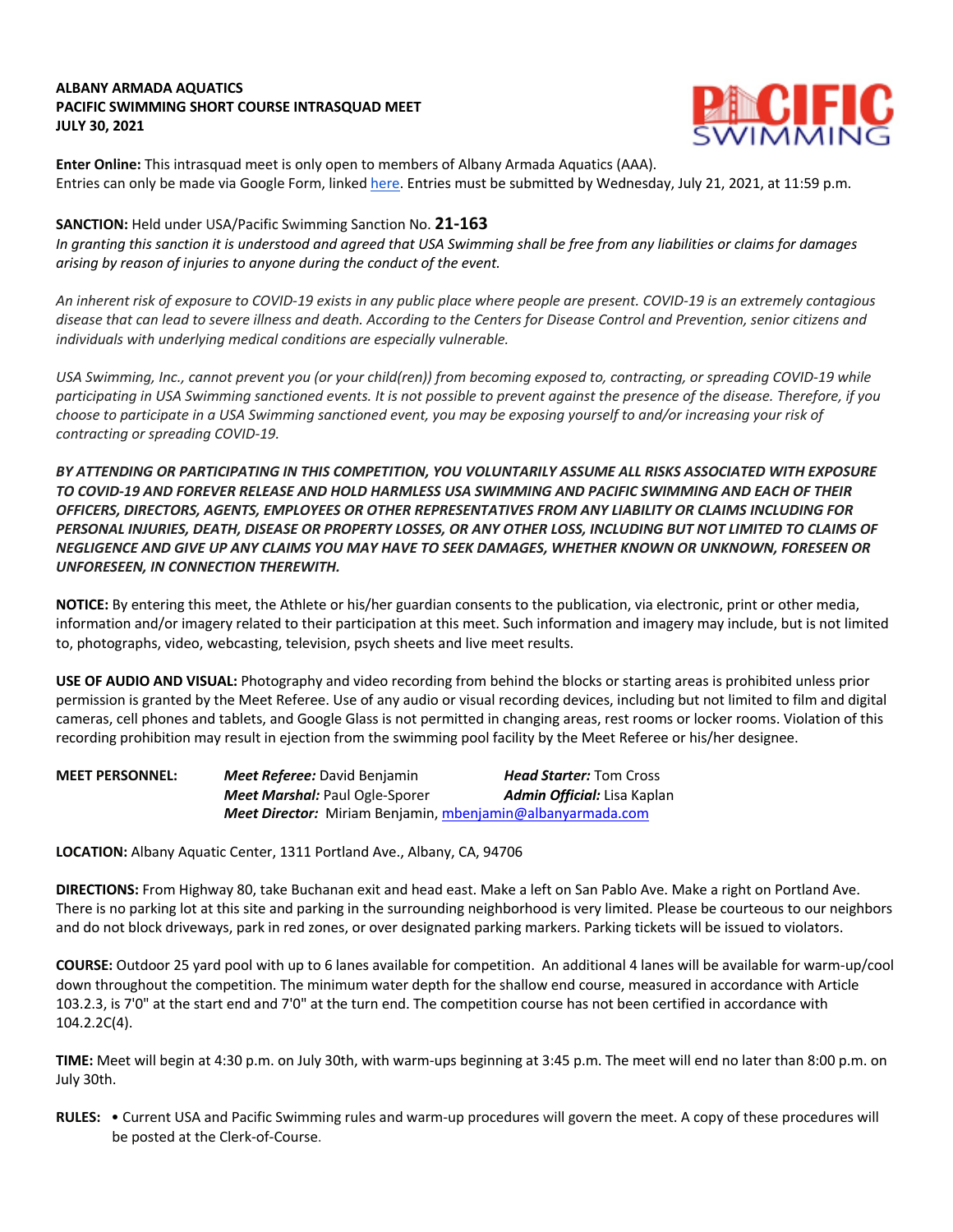• The local facilities guidelines, restrictions and interpretation of the local public health guidelines shall be followed at this meet.

• All applicable adults participating in or associated with this meet, acknowledge that they are subject to the provisions of the USA Swimming Minor Athlete Abuse Prevention Policy ("MAAPP"), and that they understand that compliance with the MAAPP policy is a condition of participation in the conduct of this competition.

- All events are timed finals.
- All events will swim fast to slow.
- Athletes may compete in a maximum of two (2) events.
- All Athletes ages 12 and under should complete competition within four (4) hours.

Entries will be accepted until the number of splashes exceeds the estimated timeline, per the "Four-Hour Rule," based on the Athletes age and gender, OR exceeds the time established in the session.

• If local conditions warrant it the Meet Referee, with the concurrence of the Meet Director, may require a mandatory scratch down. Immediate cash refunds will be made for any mandatory scratches.

- **All Coaches and Officials must wear their USA Swimming membership cards in a visible manner.**
- Only 4 athletes will be allowed in a warm-up lane, with at least one swimmer starting at the opposite end.

**UNACCOMPANIED ATHLETES:** Any USA Swimming Athlete-Member competing at the meet must be accompanied by a USA Swimming Member-Coach for the purposes of Athlete supervision during warm-up, competition and warm-down. If a Coach-Member of the Athlete's USA Swimming Club does not attend the meet to serve in said supervisory capacity, it is the responsibility of the Athlete or the Athlete's legal guardian to arrange for supervision by a USA Swimming Member-Coach. The Meet Director or Meet Referee may assist the Athlete in making arrangements for such supervision; however, it is recommended that such arrangements be made in advance of the meet by the Athlete's USA Swimming Club Member-Coach.

**RACING STARTS:** Athletes must be certified by a USA Swimming member-coach as being proficient in performing a racing start or must start the race in the water. It is the responsibility of the Athlete or the Athlete's legal guardian to ensure compliance with this requirement.

# **RESTRICTIONS:** • Smoking and the use of other tobacco products is prohibited on the pool deck, in the locker rooms, in spectator

seating, on standing areas and in all areas used by Athletes, during the meet and during warm-up periods.

- Sale and use of alcoholic beverages is prohibited in all areas of the meet venue.
- No glass containers are allowed in the meet venue.
- No propane heater is permitted except for snack bar/meet operations.
- All shelters must be properly secured.
- Deck Changes are prohibited.

• Destructive devices, to include but not limited to, explosive devices and equipment, firearms (open or concealed), blades, knives, mace, stun guns and blunt objects are strictly prohibited in the swimming facility and its surrounding areas. If observed, the Meet Referee or his/her designee may ask that these devices be stored safely away from the public or removed from the facility. Noncompliance may result in the reporting to law enforcement authorities and ejection from the facility. Law enforcement officers (LEO) are exempt per applicable laws.

• Operation of a drone, or any other flying apparatus, is prohibited over the venue (pools, Athlete/Coach areas, Spectator areas and open ceiling locker rooms) any time Athletes, Coaches, Officials and/or Spectators are present.

• COVID safety guidelines will be provided to all participants. The guidelines need to be followed at all times.

**ELIGIBILITY:** • Athletes must be current members of USA Swimming and enter their name and registration number on the meet entry card as they are shown on their Registration Card. If this is not done, it may be difficult to match the Athlete with the registration and times database. The meet host will check all Athlete registrations against the SWIMS database and if not found to be registered, the Meet Director shall accept the registration at the meet (a \$10 surcharge will be added to the regular registration fee). Duplicate registrations will be refunded by mail.

• Meet is open only to qualified athletes registered with Albany Armada Aquatics. Athletes who are unattached but participating with **Albany Armada Aquatics** are eligible to compete.

• Entries with **"NO TIME" will be ACCEPTED**.

- Disabled Athletes are welcome to attend this meet and should contact the Meet Director or Meet Referee regarding any special accommodations on entry times and seeding per Pacific Swimming policy.
- The Athlete's age will be the age of the Athlete on the first day of the meet.

**ENTRY FEES:** \$30 flat fee. No refunds will be made, except mandatory scratch downs.